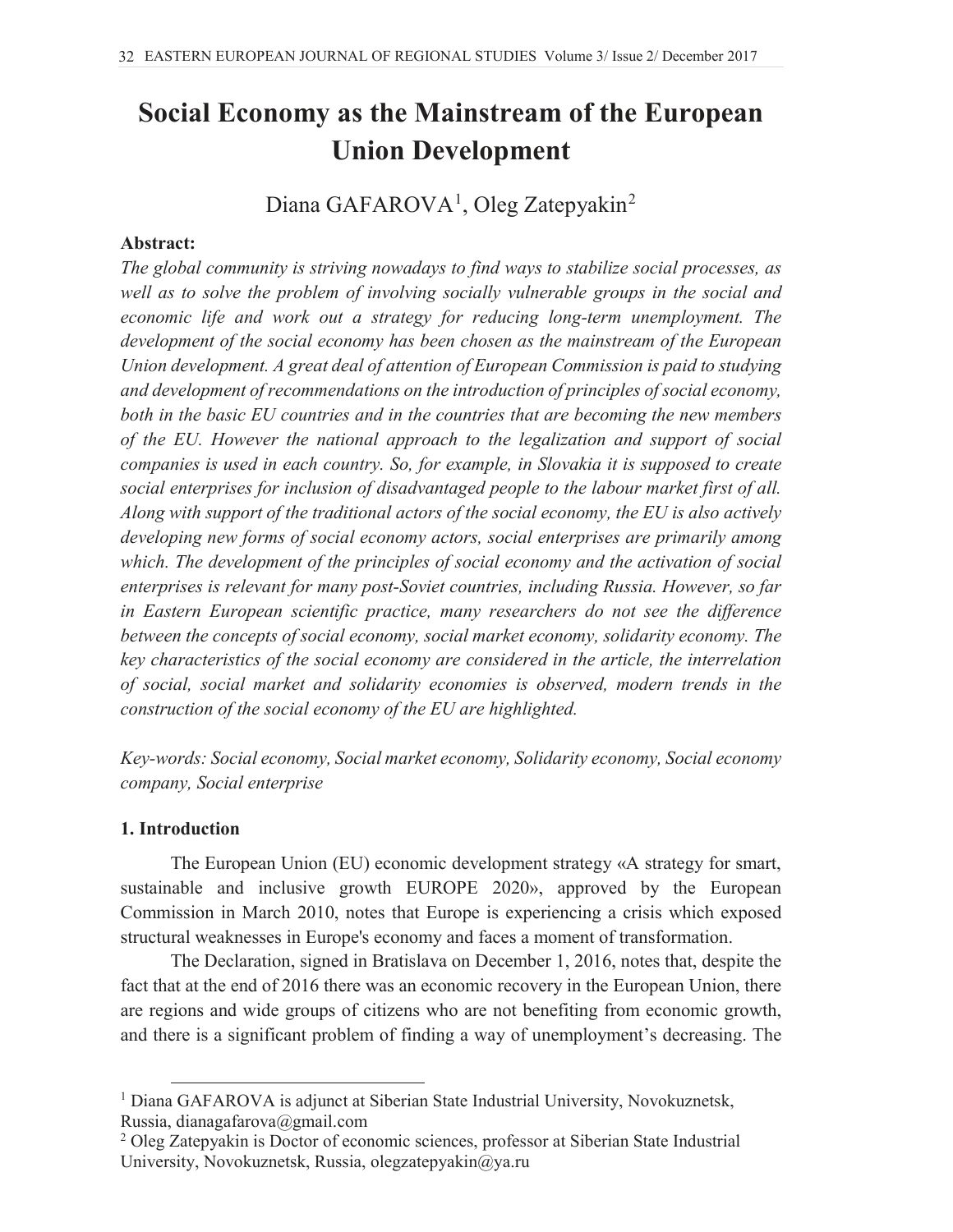Declaration emphasizes that only more inclusive economy could reduce inequalities in income and wealth and contribute to the common European effort to combat social exclusion and thus to the return of EU citizens to the European integration project.

At the same time an implementation of a Social economy was chosen as a priority direction for the development of the European Union. The European Parliament, the European Commission consider that Social economy can become an effective mechanism for the integration of the European Union and for economy's stabilization. This mainstream corresponds to such priorities of the EU development mentioned in EUROPE 2020 as reduction of poverty and social exclusion, and modernization of labor markets, developing labor mobility and labor skills of all groups of citizens of the EU countries.

As it was estimated in official European statistics t in 2010 the Social economy already provided work to 14.5 million Europeans and, according to the latest estimates, in 2016 accounts for 10% of jobs in the EU and 8% of EU GDP.

The European integration project is based on the principles of democracy, equality and diversity. The Social economy implements unique organisational models such as social enterprises which are based on the same principles. The strength of the Social economy is based on four values: collaboration, solidarity, pluralism and sustainability.

The Social economy and social enterprises have proven to be very resilient during the economic and financial crisis in recent years. They have demonstrated an ability to overcome multiple obstacles and to absorb shocks that affect the stability of employment, for instance. The Social economy is therefore a crucial part of the European economic landscape and needs to be part of any European entrepreneurship or job creation agenda.

However not all the members of the European Union have equally implemented the social economy model as a prior direction of their development. First of all it concerns relatively new members of the European Union from the post-Soviet countries and countries of ex-socialistic bloc, such as for example Slovakia which has its own historic background. This countries steel have strong State (municipal) sector which aim is to produce basic social services and meet basic social needs. Weak implementation of the Social economy's model concerns both the level of slow legislative approval of the concept of Social economy as a priority direction of development, and weaknesses in the process of creating of the Social economy actors. In addition, due to the absence of universally accepted definition for the term «Social economy», there are certain contradictions in the interpretation of concepts of the Social and Social Market economy which was actually distributed in the ex-socialistic bloc countries and has an important role for all the countries of Europe at the present time as well as the social economy does.

## **2. Social Economy and Social Market Economy: Concept and Significance for the European Union country-members.**

The Social economy is a modern form of economic development which has implemented in all countries members of the EU for more than 15 years. In the EU, there are around 2 million social economy entities, accounting for approximately 10-12% of all European businesses. Traditional social economy entities employed over 14.5 million people, equivalent to 6.5% of the entire EU working population in 2010, up from 11 million and 6.5% in 2002 (Liger, Stefan, Britton, 2016).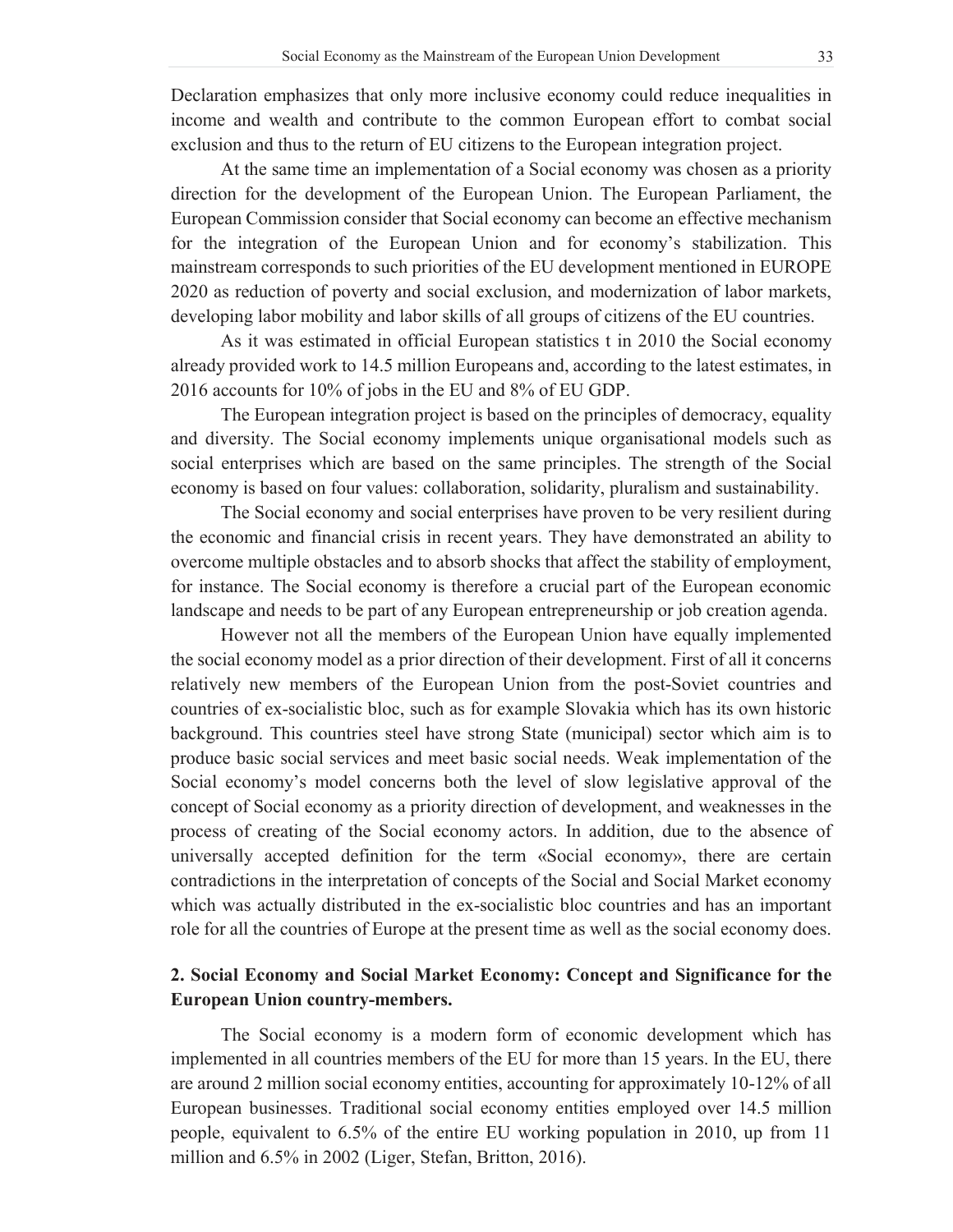The concept of Social economy has an undoubted scientific interest. Social economy is the subject of research by a significant number of European authors, including Carlo Borzaga, Jacques Defourny, Jean-Louis Laville, Carlo Morales, Marthe Nyssens, Roger Spear, and others.

The most complete trends in the Social economy in Europe are covered in the European Commission reports and CIRIEC reports (International Centre of Research and Information on the Public, Social and Cooperative Economy) which is a nongovernmental international scientific organization.

In most of the reports it is highlighted that nowadays there is still no clear, precise and unanimously accepted definition for the Social economy because of a multitude of national and regional approaches in EU member countries. However in official Social Europe guide «Social economy and social entrepreneurship» (2013) the next definition for the Social economy is given: «The term «Social Economy» is used to define a specific part of the economy: a set of organisations (historically, grouped into four major categories: cooperatives, mutuals, associations, and, more recently, foundations) that primarily pursue social aims and are characterised by participative governance systems. For close to two centuries, these organisations have engaged in the production of goods and services alongside the Market (i.e. private corporations) and the State (i.e. public sector institutions)» (Andor, Barnier, Tajani, 2013).

The study of the European Parliament on the Social economy (2016) notes that the Social economy consists of private, formally-organised enterprises and networks that operate on the basis of democratic and participatory decision-making processes, producing market and nonmarket goods and services. In Social economy initiatives, the distribution of profits or surpluses amongst members is not directly linked to the capital or the fee contributed by each member, but is directed towards meeting the members' needs, through the production of goods and the provision of services, insurance and finance.

In European Parliament study (2016) it also states that the Social economy is a sector of the market which operates between the public and the private sphere. This sector is made up of private socio-economic initiatives that, regardless of their specific legal status: a) produce goods and services for both market and non-market purposes; b) are based on values of sustainability, solidarity, trust, reciprocity, local development, social cohesion and inclusion; and c) aim at the reinforcement of social cohesion, awareness and citizenship, through internal and external collaboration and collective efforts.

As there is no universal definition for the term «Social economy» and due the historic past many Russian as well as other western European authors have poor knowledge of interpretations of the concept of Social economy. In the overwhelming number of scientific works there is a confusion of concepts. The Social economy is seen as a process of socialization of the economy. They regard the Social economy and the Social Market economy as synonymous terms. They confirm that the socialization within the global economy, the development of the concept of social responsibility of business and social partnership lies at the basis of the social economy (which is equal to the social market economy). The European reports however assert that although these terms are similar, «Social economy» and «Social market economy» are two completely different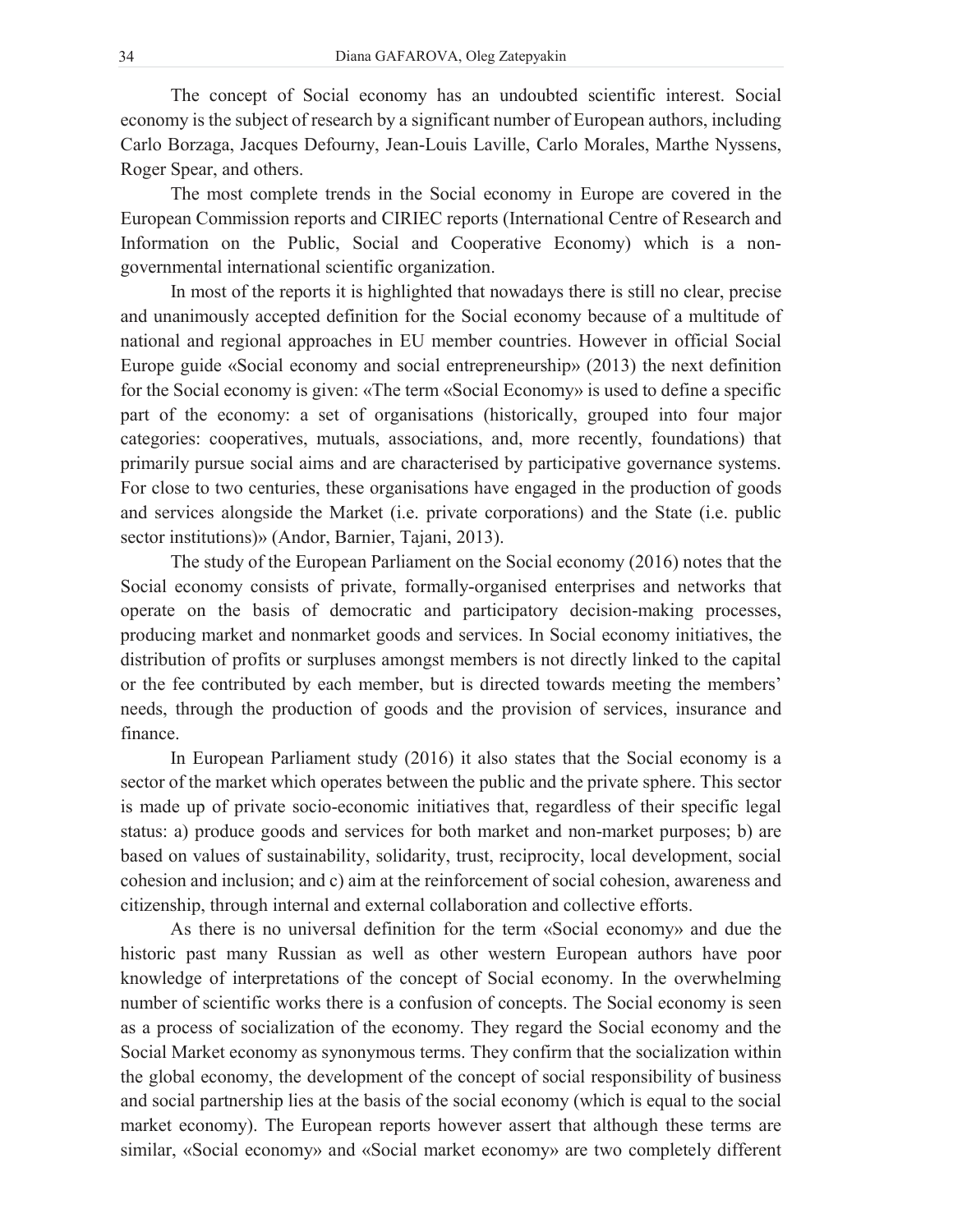political and economic concepts that were developed in Europe and other parts of world for different purposes. Nevertheless, they both play a decisive role in determining the European socio-economic model.

The term «Social market economy» refers to the political-economic model created after the World War II, in response to the need to spread confidence in the new democratic system. The model was based on the desire to harmonize the principle of freedom in the market with the principle of social security through providing the State with an active role in encouraging both market competition and balanced social development by the implementation of social policy measures aimed at ensuring social justice by adjusting the negative effects of the market and strengthening social protection. This approach was often seen as the «third way» between capitalism based on the principle of minimal state intervention in the economy «laissez faire», and a centrally planned economy in which the state fully controls economic activity.

Many principles of the social market economy have become an essential part of the European social model and found expression in the Treaty on the European Union. So far nowadays the model of Social Market Economy in Europe is changing to the model of Social Economy and they have fundamental differences.

A detailed report on the status and form of the Social economy in the European Union is given in CIRIEC Report by José Luis Monzón and Rafael Chaves (2012). The report describes the historical retrospective of the formation of the Social economy in European countries, assesses the presence of social economic entities in the post World War II period, distinguishes the features of social economic entities formation in the Eastern European countries of the socialist bloc. The report also highlights the current significance of the Social economy for the countries of the European Union.

Monzón and Chaves (2012) note that the term Social economy appeared in economics literature for the first time in 1830. In that year the French liberal economist Charles Dunoyer published a «Treatise on social economy» that advocated a moral approach to economics. Over the 1820-1860 period, a heterogeneous school of thought that can collectively be termed the social economists developed in France. Most of them were influenced by the analyses of T.R. Malthus and S. de Sismondi, regarding both the existence of «market failures» that can lead to imbalances, and the delimitation of the true subject of economics, which Sismondi considered to be man rather than wealth. However, most of the social economists must be placed within the sphere of liberal economic thinking and identified with laissez-faire principles and the institutions that the emerging capitalism was to consolidate, including capitalist companies and markets.

Monzón and Chaves (2012) give the following definition of the Social economy in its modern comprehension: «The set of private, formally-organised enterprises, with autonomy of decision and freedom of membership, created to meet their members' needs through the market by producing goods and providing services, insurance and finance, where decision-making and any distribution of profits or surpluses among the members are not directly linked to the capital or fees contributed by each member, each of whom has one vote, or at all events take place through democratic and participative decisionmaking processes. The Social economy also includes private, formally organised organisations with autonomy of decision and freedom of membership that produce non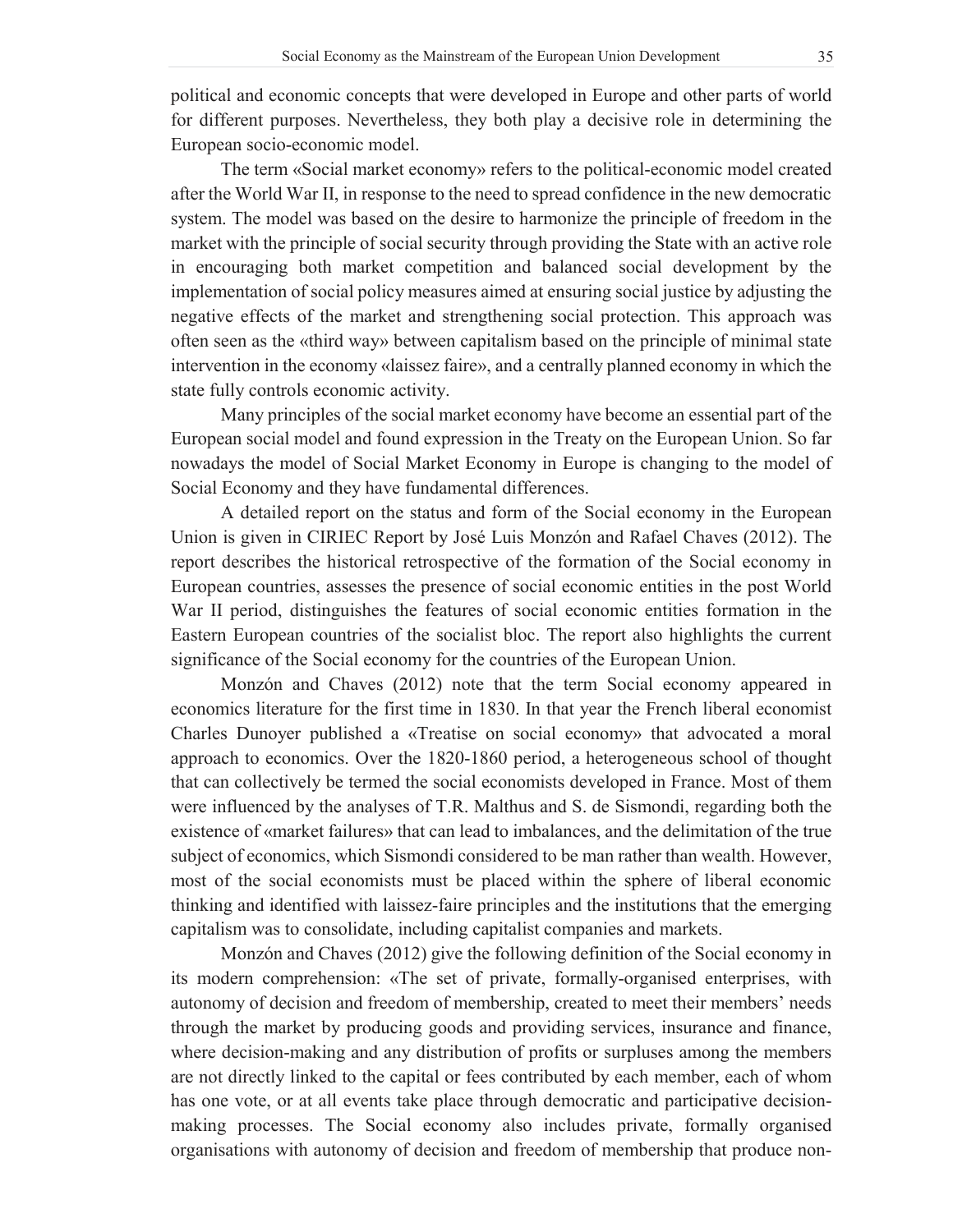market services for households and whose surpluses, if any, cannot be appropriated by the economic agents that create, control or finance them».

The Social economy basis is made up of individuals deciding to collaborate on a voluntary, co-operative and reciprocal basis; ownership of the capital does not determine the decision-making process. Monzón and Chaves (2012) also highlight the presence of the non-market sub-sector and market or business sub-sector of the Social economy. The non-market sub-sector of the Social economy consists mainly of associations and foundations, although organisations with other legal forms can also be found. Non-market producers supply the majority of their output free of charge or at prices that are not economically significant.

The market sub-sector of the Social economy is made up of cooperatives and mutual societies; social economy business groups and social enterprises. The last ones are new and the most innovative forms of Social economy entities.

It can be asserted that social enterprise is the social economy operator with the main objective of achieving a social impact rather than generating profits for its owners or members. Social businesses operate in the market to provide goods and services in an entrepreneurial and innovative way. They mainly use their surpluses for social needs and their organisational form is based on democratic or participative principles. A social enterprise must fulfill the following conditions: a) it must engage in an economic activity; b) it must pursue social aims explicitly and as a primary goal; c) it must have limits on the distribution of profits and/or assets; d) it must be independent; and e) it must have inclusive governance.

Despite the considerable interest of the European Commission towards the development of the concept of Social economy, not all countries with equal enthusiasm are implementing this practice. All EU Member countries can be divided into three main groups depending on their level of recognition of the Social economy concept (this division was made in 2012).

The first group of countries represents the highest level of the Social economy acceptance. In these countries numerous initiatives directed to creating Social economy legal frameworks have been undertaken. In Spain, France, Portugal, Belgium, Ireland and Greece, the concept of the Social economy enjoys greatest recognition by public authorities and in the academic and scientific world, as well as in the Social economy sector itself. The first two countries stand out: France is the birthplace of this concept, and Spain approved the first European national law on the Social economy in 2011.

The second group includes countries that have adopted some issues covering the process of creation and development of social economy organisations but who have stopped short of developing a systematic normative approach. In these countries the concept of Social economy enjoys a moderate level of acceptance. Among these countries are Italy, Cyprus, Denmark, Finland, Luxembourg, Sweden, Latvia, Malta, Poland, the United Kingdom, Bulgaria and Iceland. In these countries the concept of Social economy co-exists with other concepts, such as the non-profit sector, the voluntary sector and social enterprises.

The third group of countries with has low level or no legal recognition of the Social economy, stemming from either the low development of the Social economy or the fact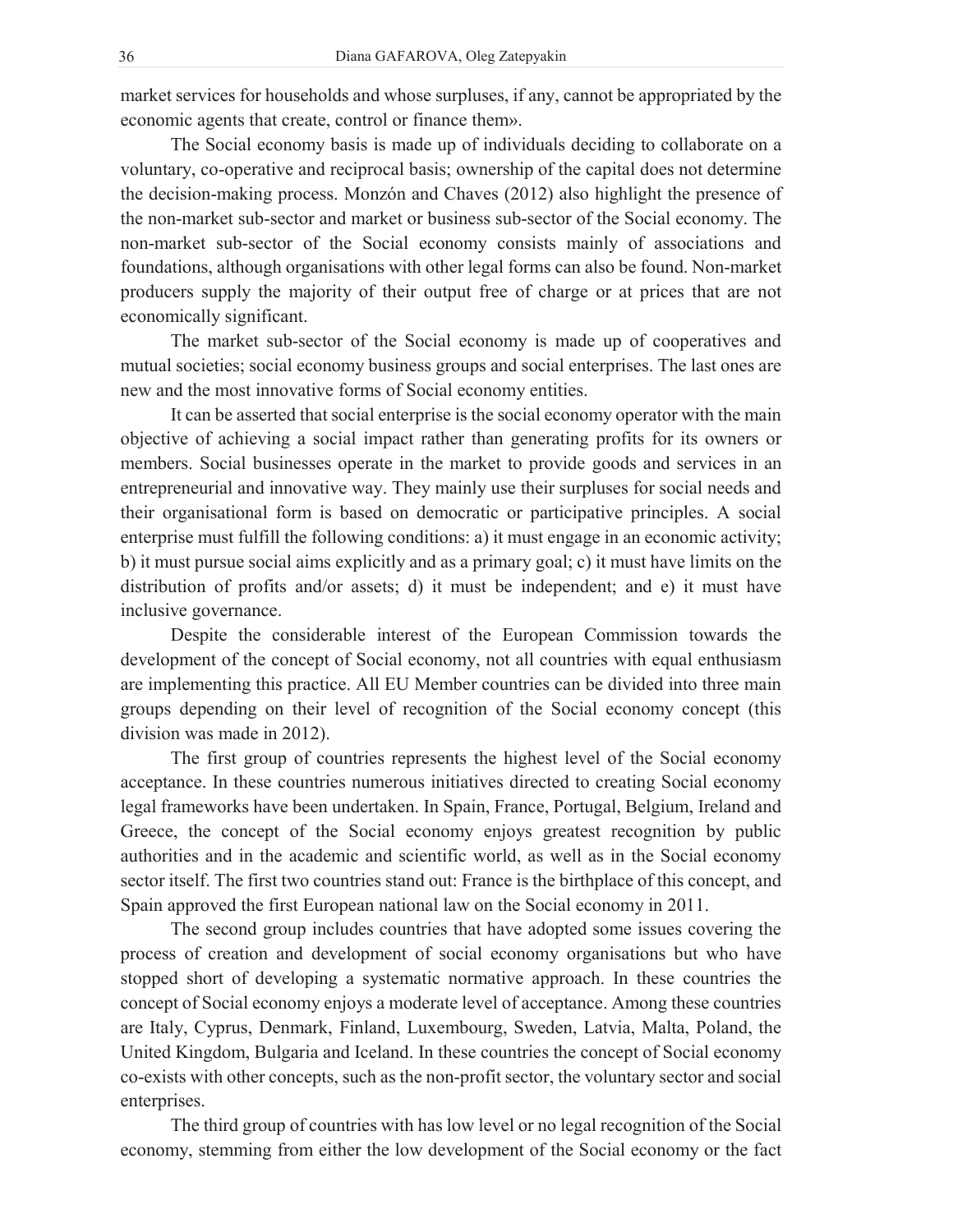that it is not clearly defined. The related terms non-profit sector, voluntary sector and nongovernmental organisation enjoy a relatively greater level of recognition in these countries. The concept of the Social economy is little known, emerging or unknown in the following countries: Austria, the Czech Republic, Estonia, Germany, Hungary, Lithuania, the Netherlands, Slovakia, Romania, Croatia and Slovenia, a group which mainly comprises Germanic countries and those which joined the EU during the last round of enlargement.

It should be noted that the situation in the period 2012-2017 has undergone significant changes in connection with the significant efforts of the EU to implement the principles of the Social economy and its forms in Member countries.

Among other concepts related to the Social economy in some of the European countries can be distinguished the Third sector approach, the Non-profit organisation approach, the Solidary economy approach and the Social enterprises approach.

As far as the Social enterprises approach is concerned, it must be emphasized that the concept of the Social economy is far broader than that of Social enterprise. The Social economy is made up of a wide range of operators and social enterprises are only small part of them.

At the same time, in the works of a number of researchers the concept of the Social economy is being transformed into the concept of the Social and Solidary economy. Solidary economy is a complex of organizational structures and initiatives in which collective principles dominate the principles of individualism. The decision-making process is democratic. The goal of economic activity is to meet the needs of society, for example, in creating jobs, implementing civic initiatives, protecting the environment, the sphere culture and education. At the same time the activities of the Social and Solidary economy organizations can make a profit, but it must be reinvested in accordance with collective interests, i.e. here the logic of the market is subordinated to the logic of solidarity. The solidarity economy is based on the principle of «bottom-up», and its structures are built on the concern for the well-being of people, on the principles of cooperation and solidarity. Logic and motivation in this economy are opposite to the logic of competition and the individualism of the market system.

According to A. Dash (2013), the Social and Solidary economy is not a model of an organization of an economy, but a process of ordering (shaping the structure, configuration) of economic activity (economic organizing).

#### **3. Models and features of Social Economy**

The interpretations of the concept of Social economy presuppose the singling out of two alternative models: Emancipative social economy and Integrative social economy (Pavlenko, 2016).

The Emancipative model of the Social economy is based on the importance of the dissemination in the social and economic practice of the principles of solidarity, equality and justice. This model in some of its features goes back to understanding the Social economy as a «third sector» economy. This model in particular is considered by Professor Jacques Defourny. He proposed the following definition of Social economy adopted by the European Social Enterprise Research Network (EMES): «Social economy includes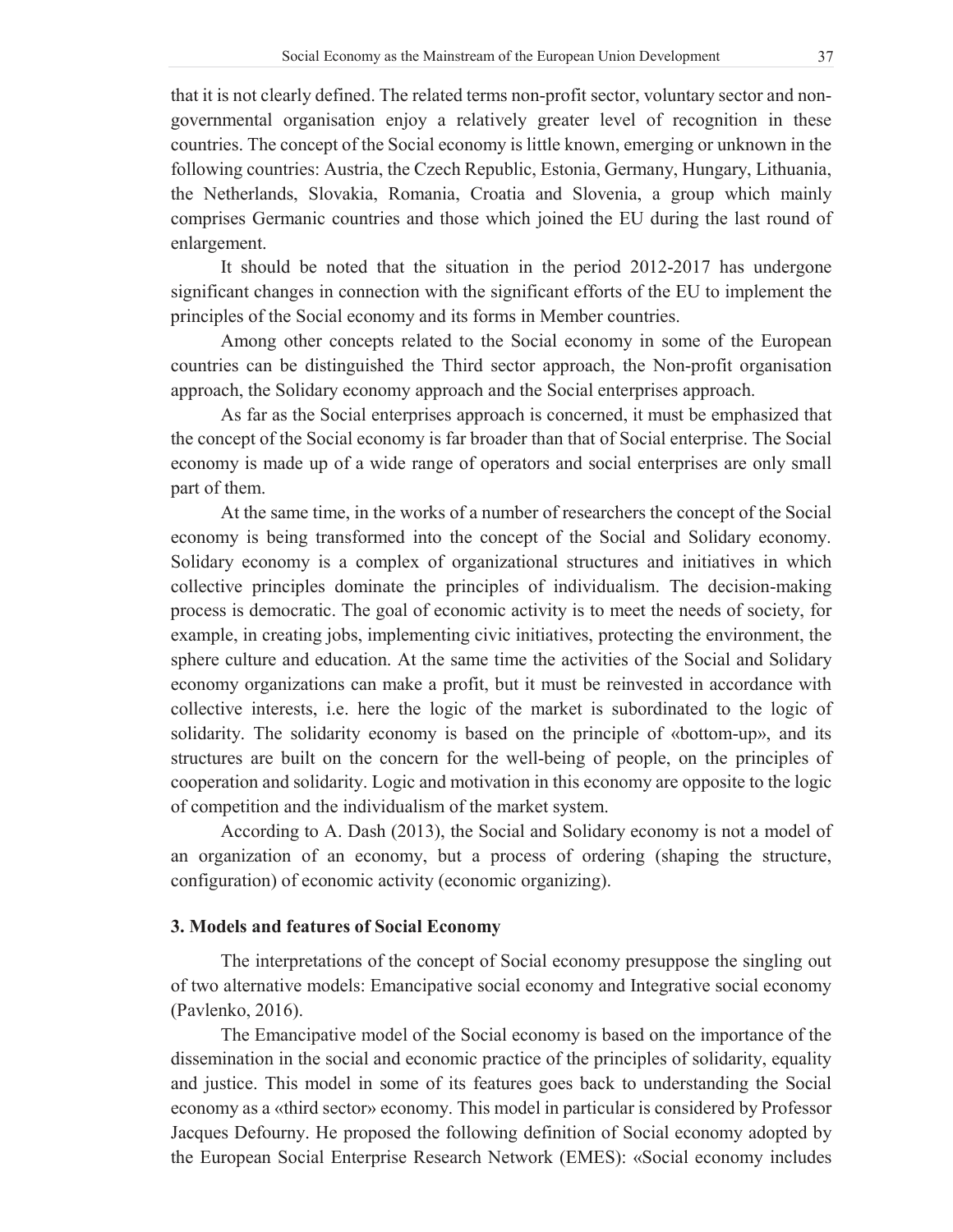cooperative enterprises, mutual and insurance corporations, foundations and all the other non-profit organisations which hold principles that correspond to the «third sector» of the modern economies» (Defourny, 2014, p. 9). The main economic entities of an emancipative model of the economy are social economy companies which are decentralized independent enterprises, governed by the principles of grass-roots democracy.

CIRIEC (2005) proposes the following definition of the social economy company: «private, formally-organised enterprise, with autonomy of decision and freedom of membership, created to meet its members' needs through the market by producing goods and providing services, insurance and finance, where decision-making and any distribution of profits or surpluses among the members are not directly linked to the capital or fees contributed by each member, each of whom has one vote».

Social economy companies can be established in different forms but all of them have distinctive features which help to identify Social economy actors from other enterprises. These distinctive features include:

- $\triangleright$  the primacy of the person: the Social economy is based on the primacy of the individual and of social objectives over capital,
- $\triangleright$  sustainable growth: the overall aim of the Social economy activities does not emphasise the pursuit of profit and its distribution to owners as an ultimate goal,
- $\triangleright$  social and economic balance: in conducting their activities, Social economy actors focus on social aims, and

 $\triangleright$  democratic governance and ownership: social economy entities function in accordance with democratic, transparent and participatory decision-making processes (figure 1).





Source: Elaborated by author based on Liger Quentin, Stefan Marco, Britton Jess (2016). Social Economy. Study. European Union.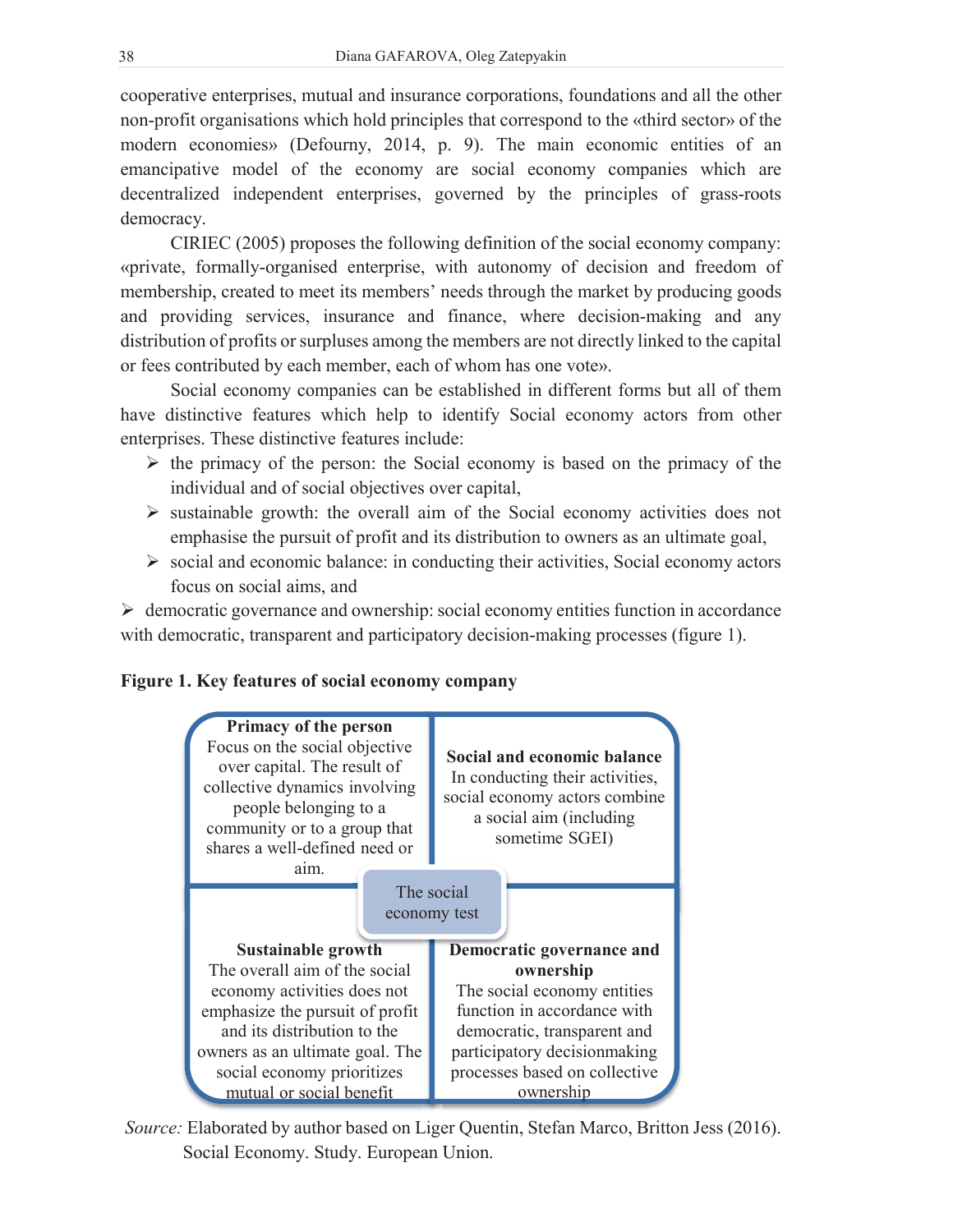Main sectors of economic activities of social economy companies are social services (16.70% of all social economy companies), employment and training (14.88%), environment (14.52%), education (14.52%), economic, social and community development (14.34%), culture, the arts and recreation (7.08%), health (6.90%), other  $8.35\%$ .

Social economy entities can be divided to the traditional actors of the social economy and new actors. Historically in lots of European countries, social economy organisations have been grouped into four major categories: cooperative enterprises, mutual societies, foundations and associations. The legal form of these organisations may vary considerably from one country to another. These organisations are all committed to promoting social, religious, educational activities or various general-interest activities according to the founder's will.

Cooperative enterprises are «autonomous association of persons united voluntarily to meet their common economic, social and cultural needs and aspirations through a jointly owned and democratically controlled enterprise» (International Cooperative Alliance, 1995). This definition was also adopted in the International Labour Organization (ILO) Recommendation 193 of 2002.

Mutual organizations or mutual aid societies can be defined as an association that offers insurance services to the benefit of its members. Mutual aid societies are based upon reciprocal contracts and require that members receive benefits as a consequence of their participation.

An association is a group of people who join together for a particular purpose (cultural, recreational, social, or economic in nature) and give raise to a lasting organization. Associations can be formal, with rules, by-laws and membership requirements, or can be an informal collection of people without a set structure.

Foundations are legal entities created to accomplish specific goals for the benefit of a specific group of people or of the community at large, through the use of an endowment or systematic fundraising. In some instances foundations can take on some other country-specific organisational form (such as charities in the United Kingdom or even religious organisations). Throughout Europe, foundations typically take on one of two roles: in some instances they engage directly in the provision of goods and services, while in others they provide funding for specific categories of people or activities, including the production of specific services. In recent years, there is a surge in the number of foundations that are engaged in the support of social projects and organisations. So these foundations started a process of becoming a strategic philanthropic investor.

Innovative tendencies in the context of the Social economy include the emergence of social enterprises. Despite the lack of a universal definition of the term, in Europe the concept of social enterprise is increasingly used to identify a «different way» of doing business, which occurs when enterprises are created specifically to pursue social goals.

The European Commission gives the term «social enterprise» the following meaning: «an operator in the social economy whose main objective is to have a social impact rather than make a profit for their owners or shareholders. It operates by providing goods and services for the market in an entrepreneurial and innovative fashion and uses its profits primarily to achieve social objectives. It is managed in an open and responsible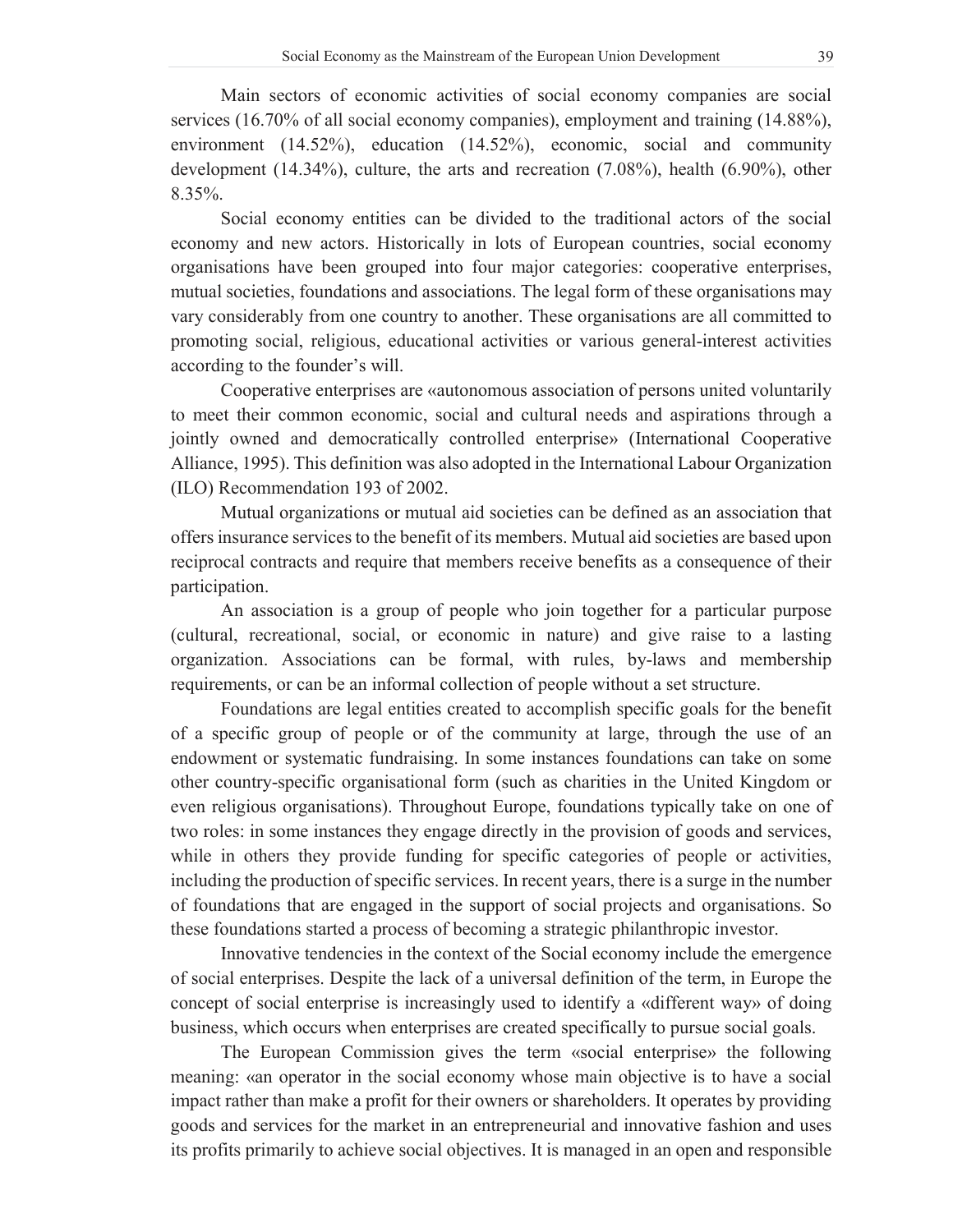manner and, in particular, involves employees, consumers and stakeholders affected by its commercial activities» (Social Business Initiative, 2011<sup>3</sup> ).

A social enterprise overlaps can be registered as an association, cooperative, charity etc., as a private enterprise, or as one of the specific forms set up in recent years under national legislation. What distinguishes social enterprises from traditional associations or charities is the fact that social enterprises earn a substantial proportion of their income through trading, rather than being dependent on grants or donations.

When compared to traditional social economy organisations, social enterprises may be seen as more oriented towards addressing not only the needs of their owners or members, but also of the entire community (including the needs of the most fragile segments of society). This does not mean, however, that social enterprises only work with the poor or the most vulnerable social groups – rather, they provide a variety of services of general interest, including for instance health care, child care and educational services.

The Integrative model of the social economy presupposes the social integration of both active and passive subjects of economic relations into the social and labor life. The model is also based on the fact that the social exclusion of socially vulnerable groups of the population who's got disadvantages on the labor market and belong to the passive part of the labor potential, threatens the social community, entails social and economic losses, and threatens economic development. Such groups of the population most often include people with disabilities, former prisoners, long-term unemployed, citizens over 50 years of age, migrants, national minorities (for example, in Eastern Europe, gypsies who live on their territory are one of the problematic national groups), young people without a previous one place of work, etc. the social economy entities can provide up to 10% of working population employment (figure 2).

## **Figure 2. Absolute numbers and share or the working population employed in the Social economy**



*Source:* CIRIEC, 2014

<sup>3</sup> Social Business Initiative. Creating a favourable climate for social enterprises, key stakeholders in the social economy and innovation. Brussel, 2011.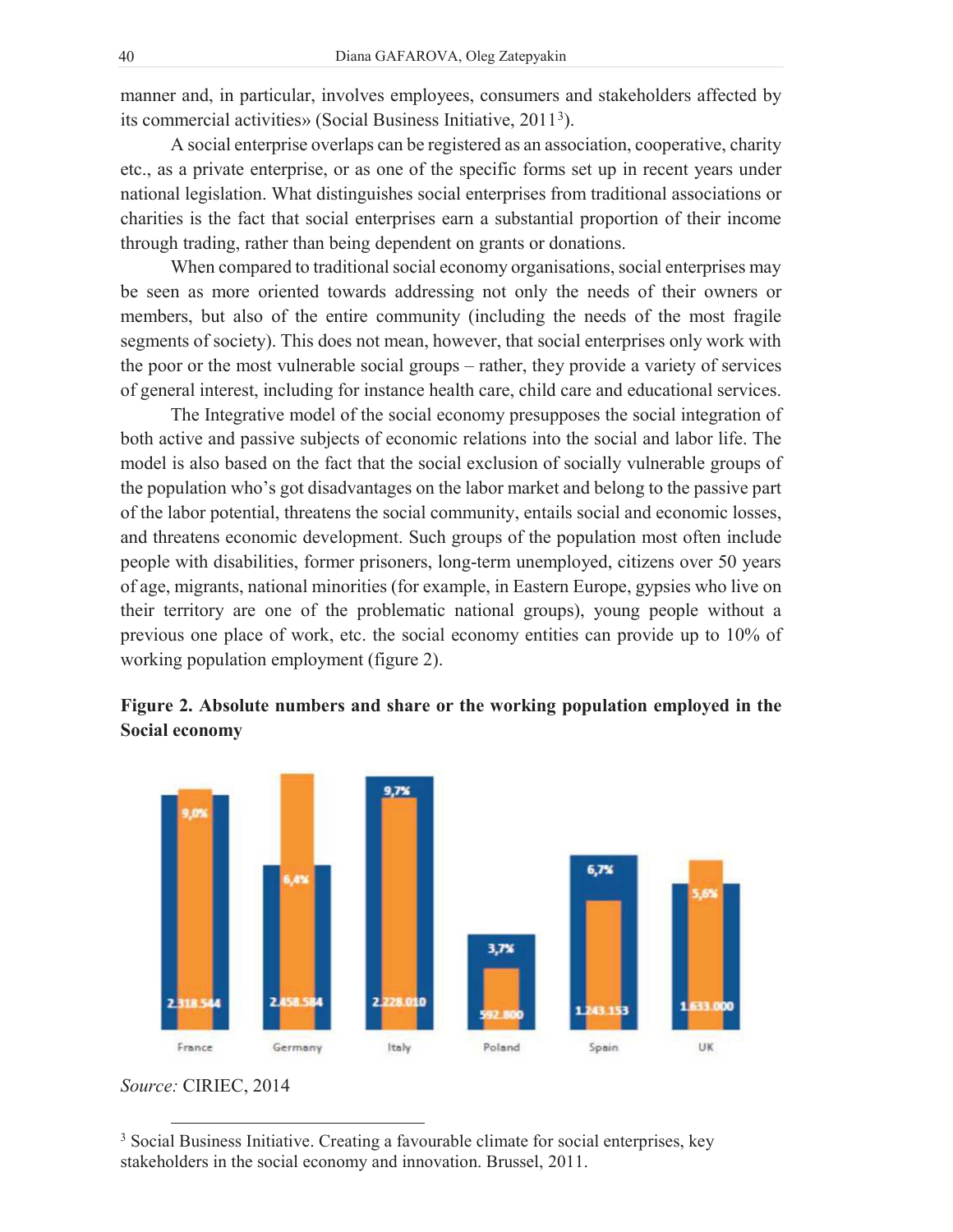Within the framework of the Integrative model of the Social economy the main attention in the countries social policy is paid to the employment policy aimed at providing employment for everyone in the labor market.

Slovakia where the priority in the national model of social policy is paid to the employment of persons disadvantaged in the labor market can be named as an example of the Integrative model of the Social economy. The country provides state support to those actors in the social economy who provide social inclusion and poverty reduction. These actors include different types of organisations, not necessarily legal forms. The most common to Slovak's model of Social economy are:

- $\triangleright$  WISEs (Work Integration Social Enterprises). WISEs are the labour integration structures, which operate with the objective of (re)introducing disadvantaged (longterm unemployed, ex-prisoners and drug and alcohol abusers) people to the labour market. WISEs can operate under any type of legal form (e.g. cooperative, civic association, limited liability company, public benefit organisation, allowance organisations etc.) 4.
- ¾ Sheltered workshops/sheltered workplace. They also focus on work integration. Yet, unlike social enterprises the target group here is individuals with disabilities. Sheltered workshops can operate under any type of legal form (e.g. cooperative, civic association, limited liability company, public benefit organisation, allowance organisations etc.).
- $\triangleright$  Municipal social enterprises. They are traditional WISEs established by municipalities. This type reflects the specific situation in Slovakia, which has a rural population and a number of regions suffering from a marked absence of human and social capital, as well as of non-profit organisations or business entities. In such regions municipality is the strongest and most sustainable actor. Municipal social enterprise is not a legal form in itself; it can operate under any type of legal form, quite often the municipality social enterprise is registered as a Ltd company.
- $\triangleright$  Cooperatives. Whilst most cooperatives are member-oriented, there are a few examples of cooperatives in the field of regional development or entrepreneurship of disadvantaged groups, which can be regarded as social enterprises.
- $\triangleright$  However the quantity of social enterprises in Slovakia is still low (Table 1)

<sup>4</sup> European Commission, Directorate-General for Employment, Social Affairs and Inclusion (2016): Mapping study on Social Enterprise Eco-systems – Updated Country report on Slovakia.  $-58$  p.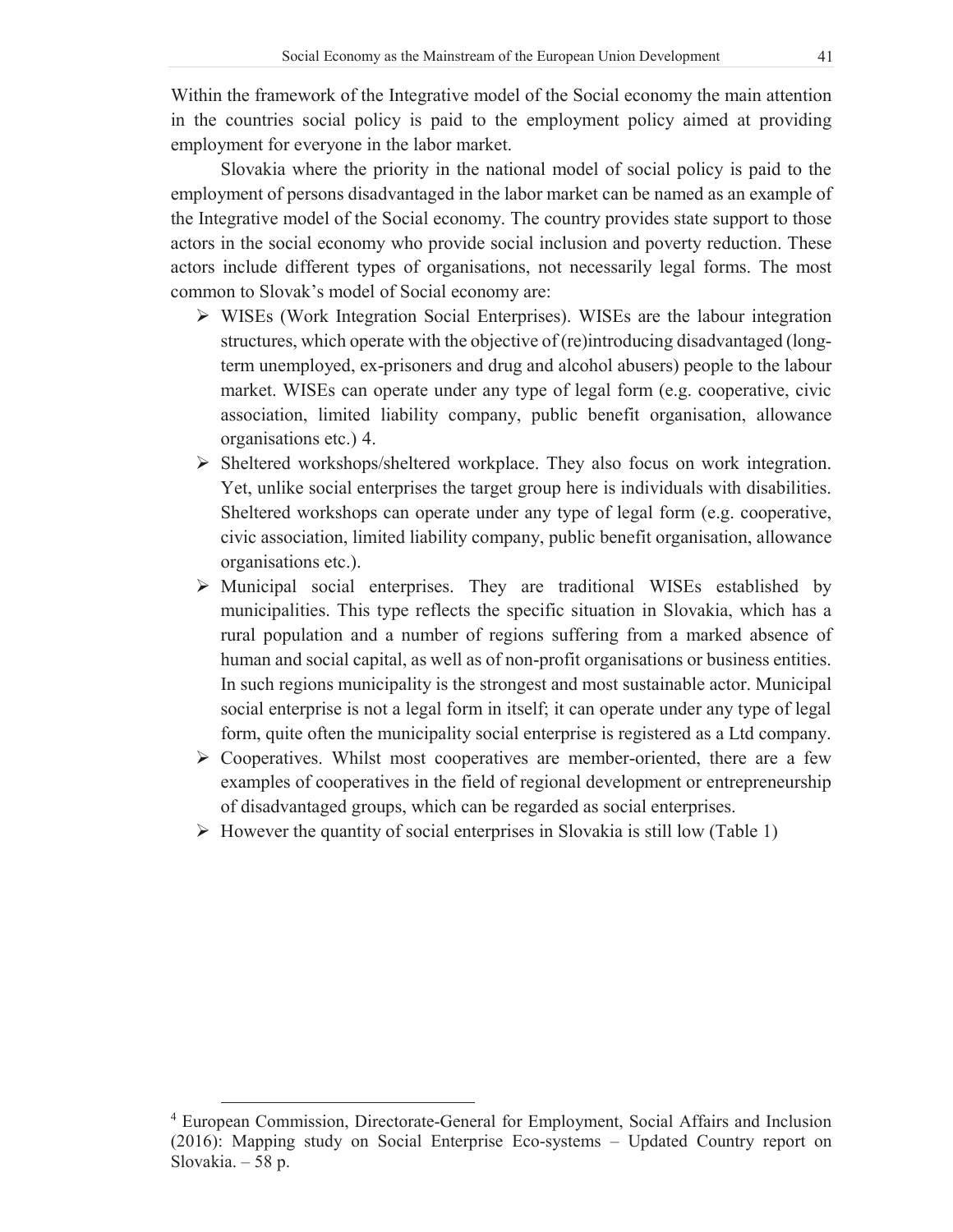|                                       | Registered<br>(2014) | Estimated proportion at least<br>partially meeting EU<br>definition of social enterprise | Estimated number<br>of social<br>enterprises |
|---------------------------------------|----------------------|------------------------------------------------------------------------------------------|----------------------------------------------|
| Social Enterprises                    | 94                   | 100 %                                                                                    | 52                                           |
| Sheltered workshops<br>- form of WISE | 2 5 7 1              | $100\%$                                                                                  | 2 5 7 1                                      |
| Non-profit<br>Organisations           | 36 601               | $3\%$                                                                                    | 1 0 9 8                                      |
| Municipal social<br>enterprises       | n/a(20)              | n/a                                                                                      | n/a                                          |
| Cooperatives                          | 1 5 5 6              | $1\%$                                                                                    | 16                                           |
| Total                                 | ~10822               |                                                                                          | ~137                                         |

**Table 1. Estimated scale of social enterprise in Slovakia (2014)** 

#### **4. Conclusions**

As we finish the second decade of the 21st century, the globalisation of the economy, the low rates of economic growth, the complexity of society, and growing demands for new services are challenging the European model of development. Europe has been updating its social model to respond to the economic crisis and to 21st century challenges, and its business model also needs to be up-to-date. New actors of the economy appear, the activities of traditional actors, for example, funds, undergoes significant changes. Social entities work both in market and non-market sub-sectors and a produce a significant social impact on its employees, consumers and stakeholders.

Despite the efforts of academics, EU institutions, international organisations, national governments and social economy representatives in trying to provide a common analytical framework, a universally accepted definition of the social economy still does not exist. Moreover, the concept of the Social economy is often replaced by others, for example, the Social Market economy. However «Social economy» and «Social market economy» are two completely different political and economic concepts that were developed in Europe and other parts of world for different purposes. Nevertheless, they both play a decisive role in determining the European socio-economic model. It seems appropriate to distinguish the concepts of the Social economy and the Socially-oriented market economy. Understanding by social economy part of the economy associated with the activities of social enterprises, and under the Social market economy as the economic system, the activities of the state, socially responsible business, aimed at addressing market failures.

With the aim of contributing to the common good, the Social economy and social enterprises offer specific tools that can be used to tackle important social challenges. Moreover, they can contribute to reducing the social divide and accelerating innovation while pursuing their overarching objective of providing a service to society. The social economy and social enterprises must become a priority for public authorities at the European, national and local level because they embody the power of change and have the ability to bring people back to the core of the European economy. The social economy, based on participatory organisational forms with the goal of serving the community at large rather than seeking profit, and social enterprises, driven by a commitment to resolve